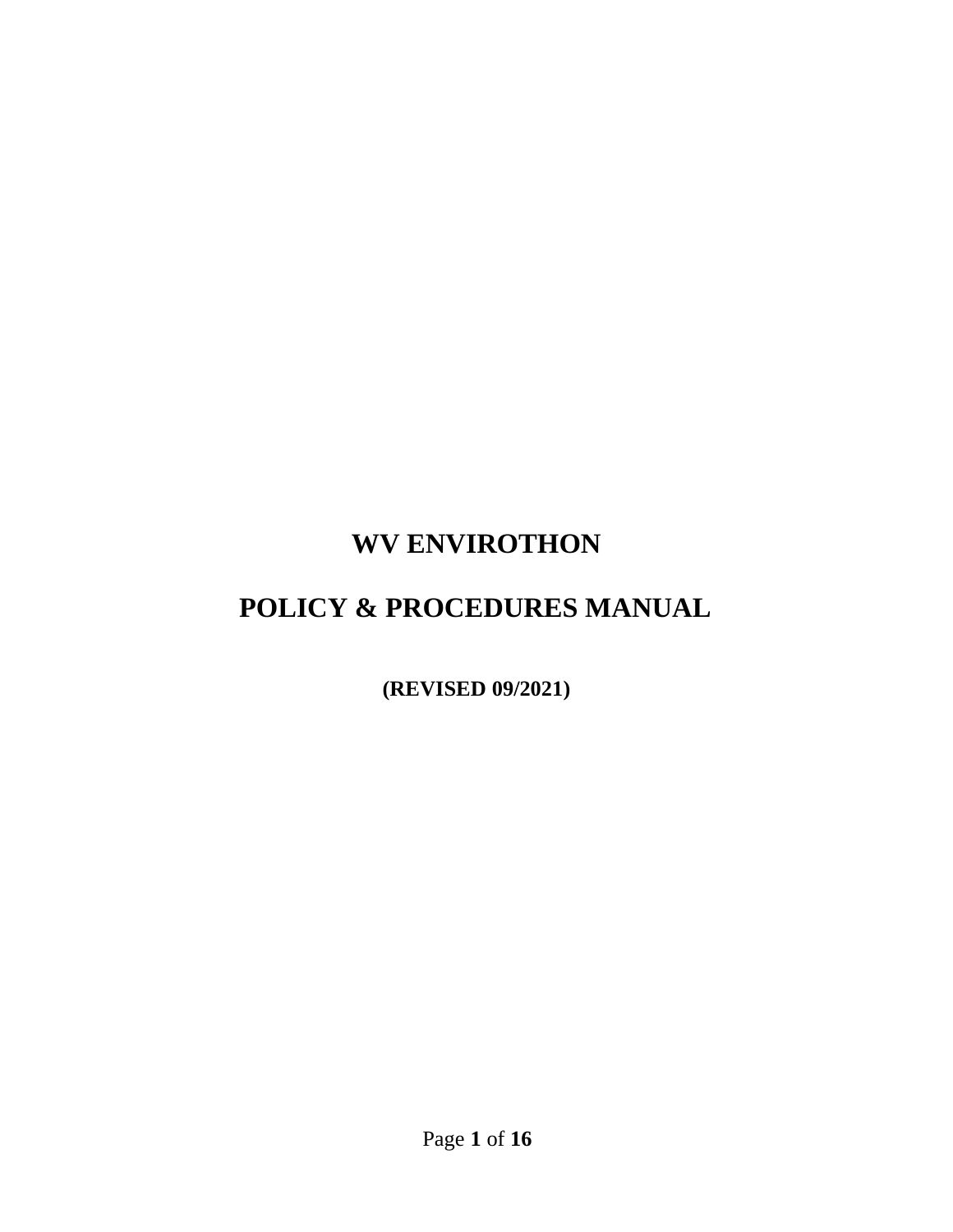#### **Table of Contents**

#### **Mission Statement/Objectives**

- **I. WV Envirothon Competition** 
	- **A. Selection of Site**
	- **B. Dates of Competition**
	- **C. Testing Stations**
	- **D. Reference/Resource Materials**
	- **E. Judging**
	- **F. Scoring**
	- **G. Appeals/Grievance**

#### **II. Participation Guidelines**

- **A. Registration**
- **B. Team Formation**
- **C. Alternates/Substitutions**
- **D. Competing with fewer than 5 members**
- **E. Advisor/Chaperones**
- **F. Disciplinary Policy**
- **G. Testing Regulations**
- **H. Oral Presentations**

#### **III. Housing/Meals**

- **A.** Requirement
- **B.** Housing
- **C.** Costs
- **D.** Responsibility

#### **IV. Awards/Scholarships**

- **A.** Scholarship Amounts
- **B.** Scholarship Application
- **C.** Scholarship Payment
- **D.** Scholarship Time Limit/Forfeiture
	- Page **2** of **16**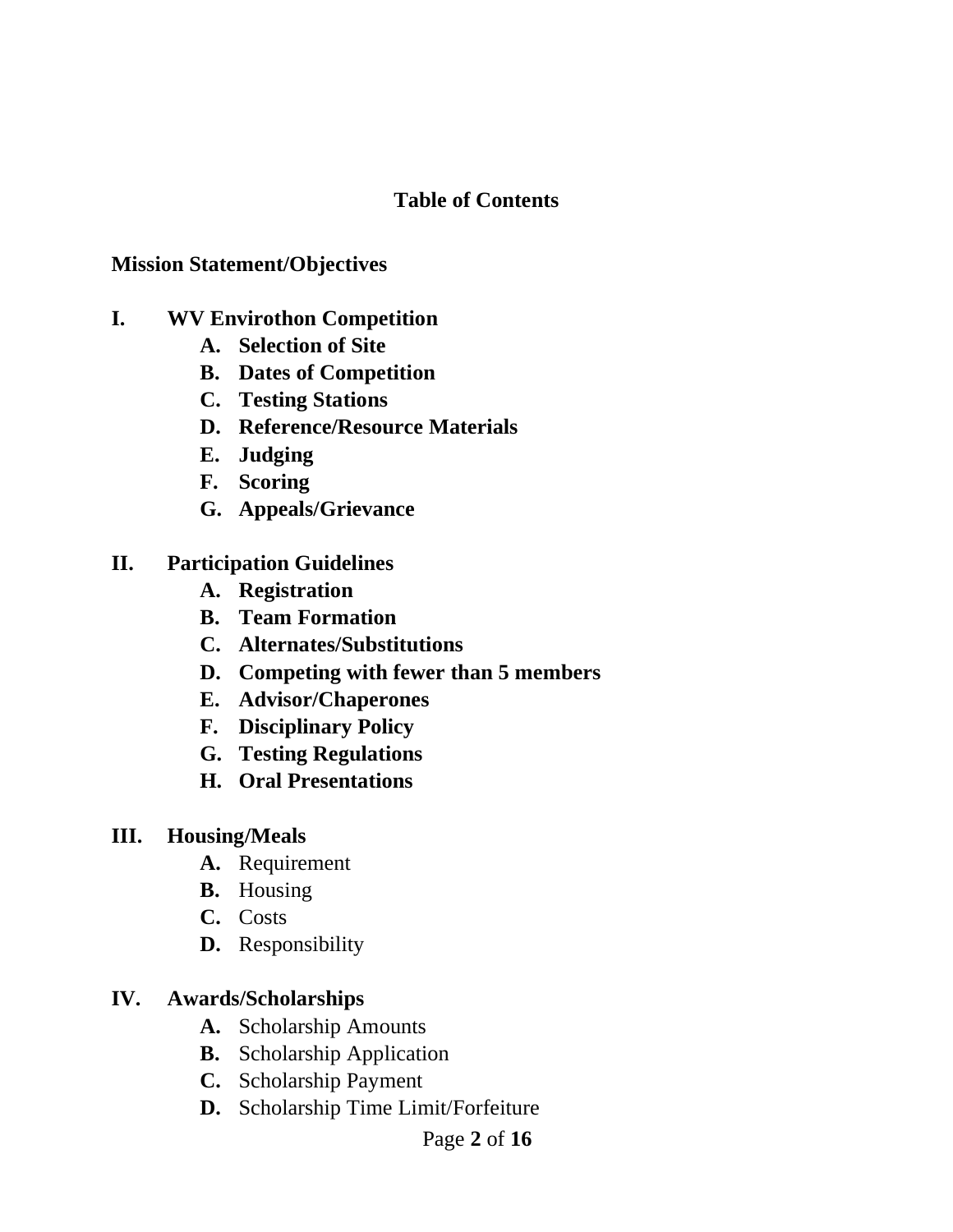- **E.** Other Awards
- **F.** Station Awards
- **G.** \$500 Attendance Award

#### **V. North American Envirothon**

- **A.** First Place Team
- **B.** Notification
- **C.** Invitation
- **D.** Team Registration
- **E.** Team Budget
- **F.** Team Expenses
- **G.** Team Advancement
- **H.** Team Trading Items
- **I.** Team Passports

#### **VI. Miscellaneous**

- **A.** Changes
- **B.** Animals
- **C.** Drugs
- **D.** Non-prescription/prescription medication
- **E.** Discrimination Policy
- **F.** Photography
- **G.** Evaluation
- **H.** Non-Discrimination Policy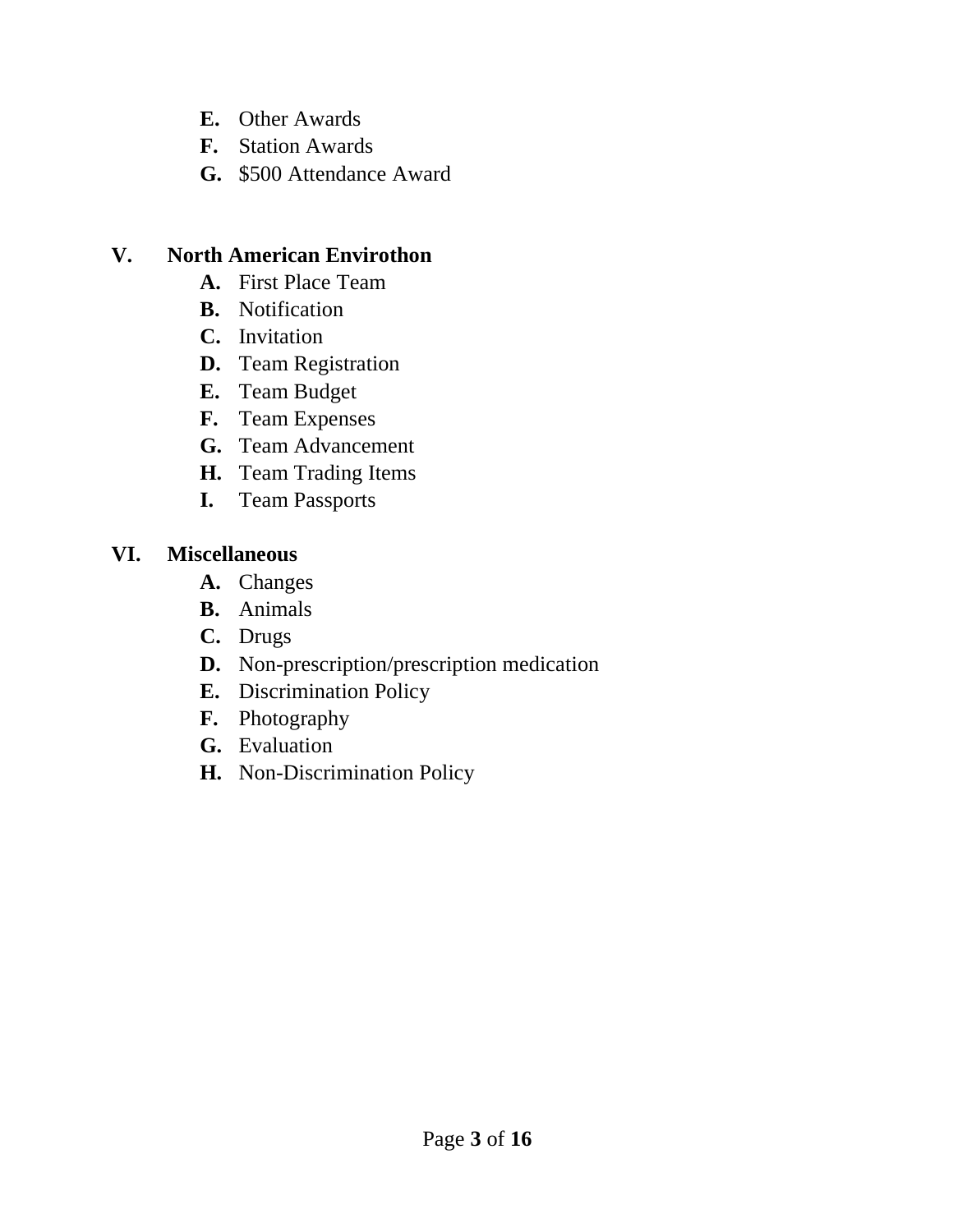## **Mission Statement**

The mission of the WV Envirothon is to help young people develop the skills, knowledge, and desire necessary to achieve and maintain a balance between the quality of life and the quality of the environment.

## **Objectives**

**Objective:** Cultivate the desire to learn about the natural environment and develop skills and knowledge applicable to responsible natural resource management.

- a. *Basic knowledge*  Students will be able to demonstrate a basic knowledge of the concepts of ecology and resource management, especially in the areas of soil, water, forestry, wildlife, and current environmental issues.
- b. *Resource management skills –* Students will be able to demonstrate and apply current scientific methods for resource management.

**Objective:** Promote stewardship of natural resources and the development of critical thinking, cooperative problem solving, and decision-making skills.

- a. *Awareness of environmental issues –* Students will gain an awareness of environmental issues and the various ecological, social, and economic factors involved.
- b. *Ability to work as a team –* Students will develop and demonstrate the ability to work together as a team to gather information and generate solutions to complex environmental issues.

**Objective:** Provide young people with the opportunity to experience environmentally oriented activities and become proactive citizens.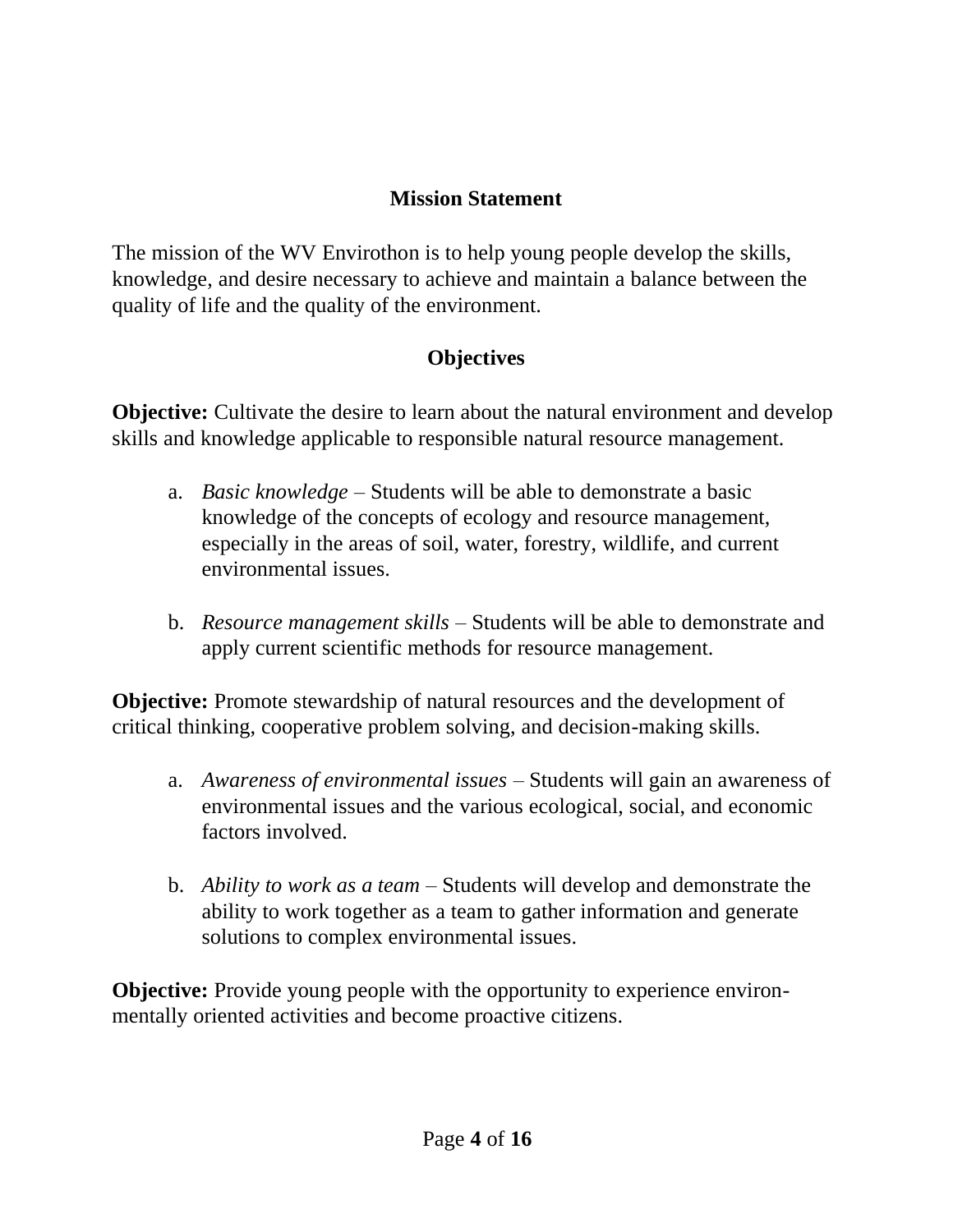- a. *Knowledge and strategies –* Students will become familiar with a variety of strategies used to manage natural resources and remedy environmental concerns.
- b. *Introductio*n *to resource management agencies and organizations –* Students will become familiar with agencies and organizations involved in natural resource management.

## **I. WV Envirothon Competition**

- **A. Selectio**n **of the Site:** The selection of the site shall be determined by the WV Envirothon Committee (WVEC).
- **B. Dates of Competition:** The dates to hold the WV Envirothon competition shall be selected by the WVEC.

#### **C. Testing Stations:**

- 1. There shall be 4 testing stations which include natural resource topics of Forestry, Soils, Aquatics, Wildlife, and a fifth station of a current environmental topic which shall be closely aligned with the North American Envirothon current environmental topic.
- 2. The tests for each resource station shall be developed by the Education/Testing sub-committee.
- 3. Station tests will be conducted by cooperating agencies and/or independent environmental professionals.

#### **D. Reference/Resource Materials:**

- 1. The WVEC will provide resource information to each team's advisor(s).
- 2. Registration packets shall be made available no later than March  $1<sup>st</sup>$  of each year.
- 3. The WVEC will identify and/or provide reference material to help students prepare for the WV Envirothon. Reference may include websites or their sources of information about natural resources or environmental issues.
- 4. The WVEC will provide study materials to be utilized during the state competition on the website [www.wvca.us/envirothon.](http://www.wvca.us/envirothon)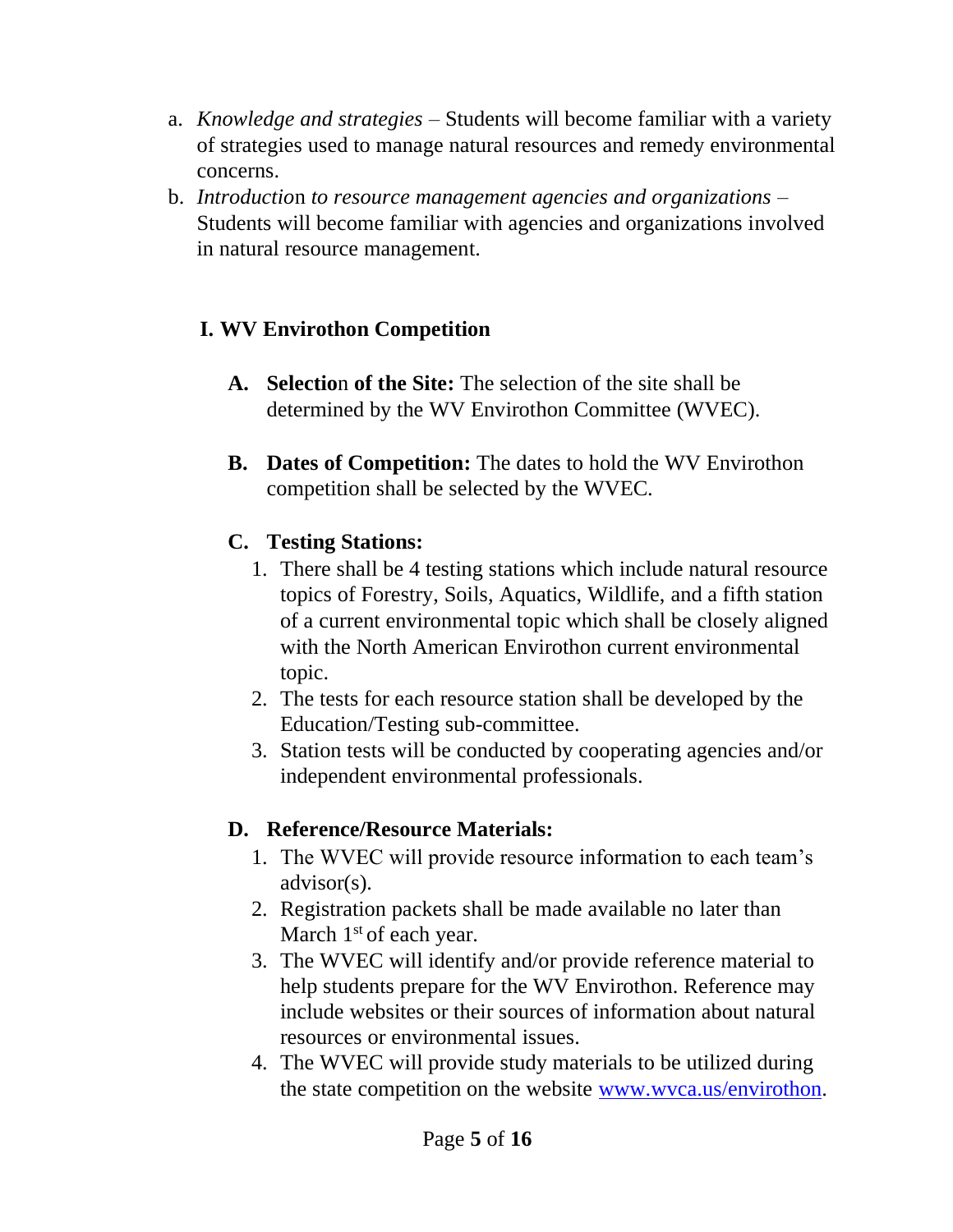- 5. No copies of tests shall be distributed to any individual or team.
- 6. A listing of addresses of natural resources agencies shall be made available to registered teams upon request.

## **E. Judging:**

- 1. Professionals from various organizations and agencies will judge the oral presentations.
- 2. Judges shall be selected by the WVEC. The judges shall be objective and knowledgeable in the natural resource field.
- 3. Judges decisions for all events will be final, pending a final decision by the WV Envirothon Executive Committee if necessary.
- **F. Scoring:** Scoring for the WV Envirothon will be as follows:
	- 1. Four natural resource tests and a preliminary oral presentation will be given for a maximum score of 500 points (100 points) each).
	- 2. The combined scores from the 5 stations will be totaled to determine which 5 teams will advance to the final oral presentation round.
	- 3. The top 5 highest scoring teams will give a final oral presentation in front of a different panel of judges for a maximum of 100 points to be added to their score.
	- 4. Final team placements (places 1 to 5) will be determined by adding the 5 station test scores to the final oral presentation score.
	- 5. Final oral presentation scores will be based on a scoring criteria sheet provided by the WVEC.
	- 6. In the preliminary and final oral presentations, the highest and lowest scores per team will be dropped.
	- 7. Tiebreakers shall be in the following order: current issue score, soils/land use score, aquatic ecology score, forestry score, and wildlife score.
	- 8. Final scores for the top 10 teams shall be posted at the awards presentation.

## **G. Appeals/Grievances:**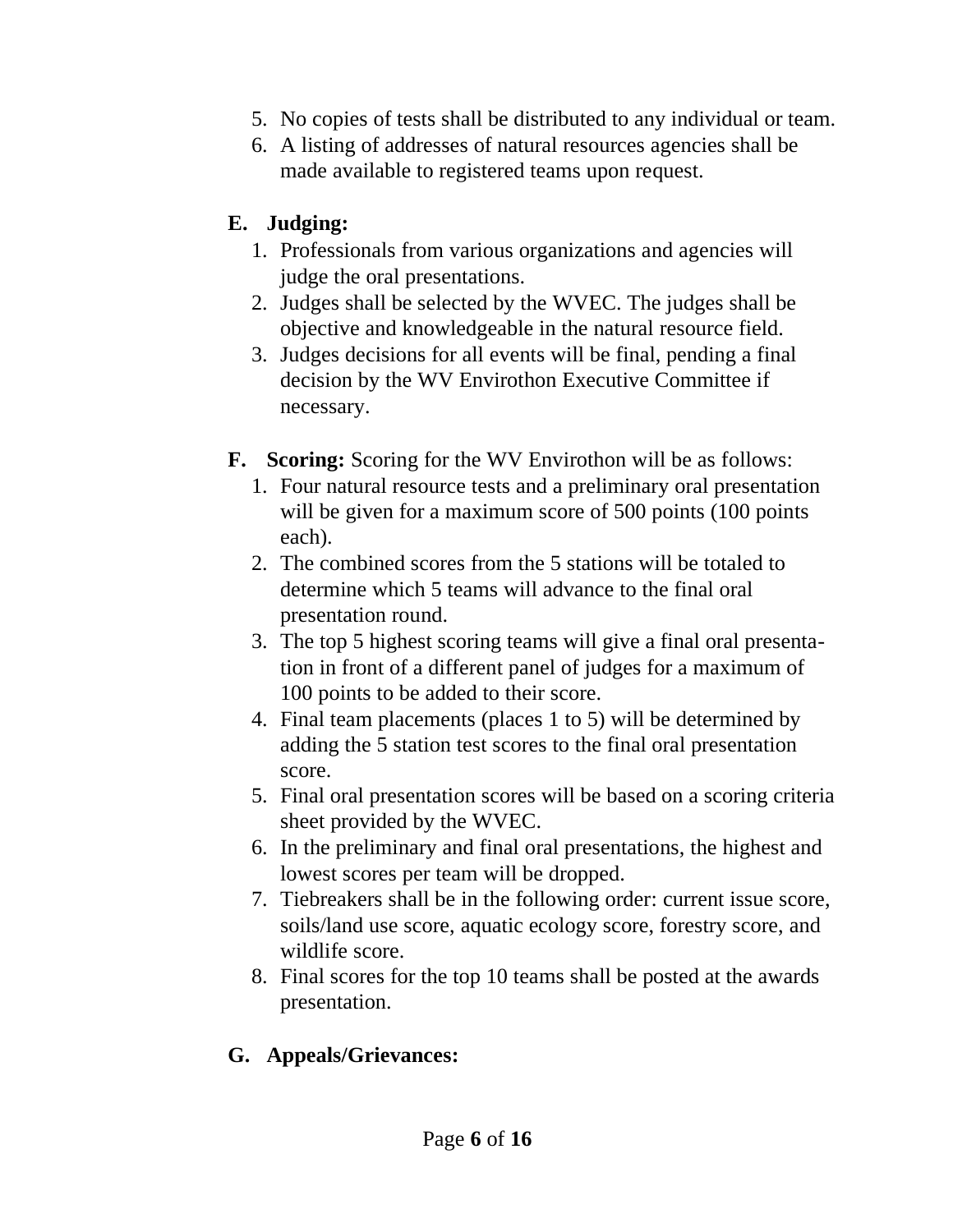- 1. If a team should have a grievance, the team advisor must submit the grievance to the WV Envirothon Executive Committee prior to the final oral presentations.
- 2. Appeals must be submitted in writing to the WV Envirothon Executive Committee according to a procedure announced in the team advisors' meeting.

#### **II. Participation Guidelines:**

#### **A. Registration**

- **1.** All students, advisors and guests must be registered to participate in the WV Envirothon.
- **2.** A non-refundable registration fee shall be set up by the WVEC.
- **3.** Advisors must submit registration forms for team members along with guest information by the date set by the WVEC.
- **4.** Advisors must also submit the medical release and parental consent forms for students at the time of registration. The WVEC requires a completed and signed health form and must be informed of all participants taking prescription drugs and of any medical condition, including medication administered by an inhaler or mechanical device, special diets, allergies and special learning and/or training disabilities. Upon such notification, the WVEC will make any reasonable accommodations within their limits.

All medications must be labeled with the name of the medication, name of the patient, name of the physician, date and directions (e.g. specific dose to be administered). Prescription medications must be labeled by a registered pharmacist unless ordered from a pharmaceutical company. Safe refrigeration will be provided by the WVEC if needed. A parental consent form is also required for all students under the age of 18.

#### **B. Team Formation:**

**1.** The WV Envirothon is open to students enrolled in grades 9 through 12 or equivalent home school ranking in the school year immediately preceding the current competition. Ninth grade students attending a junior high/middle school may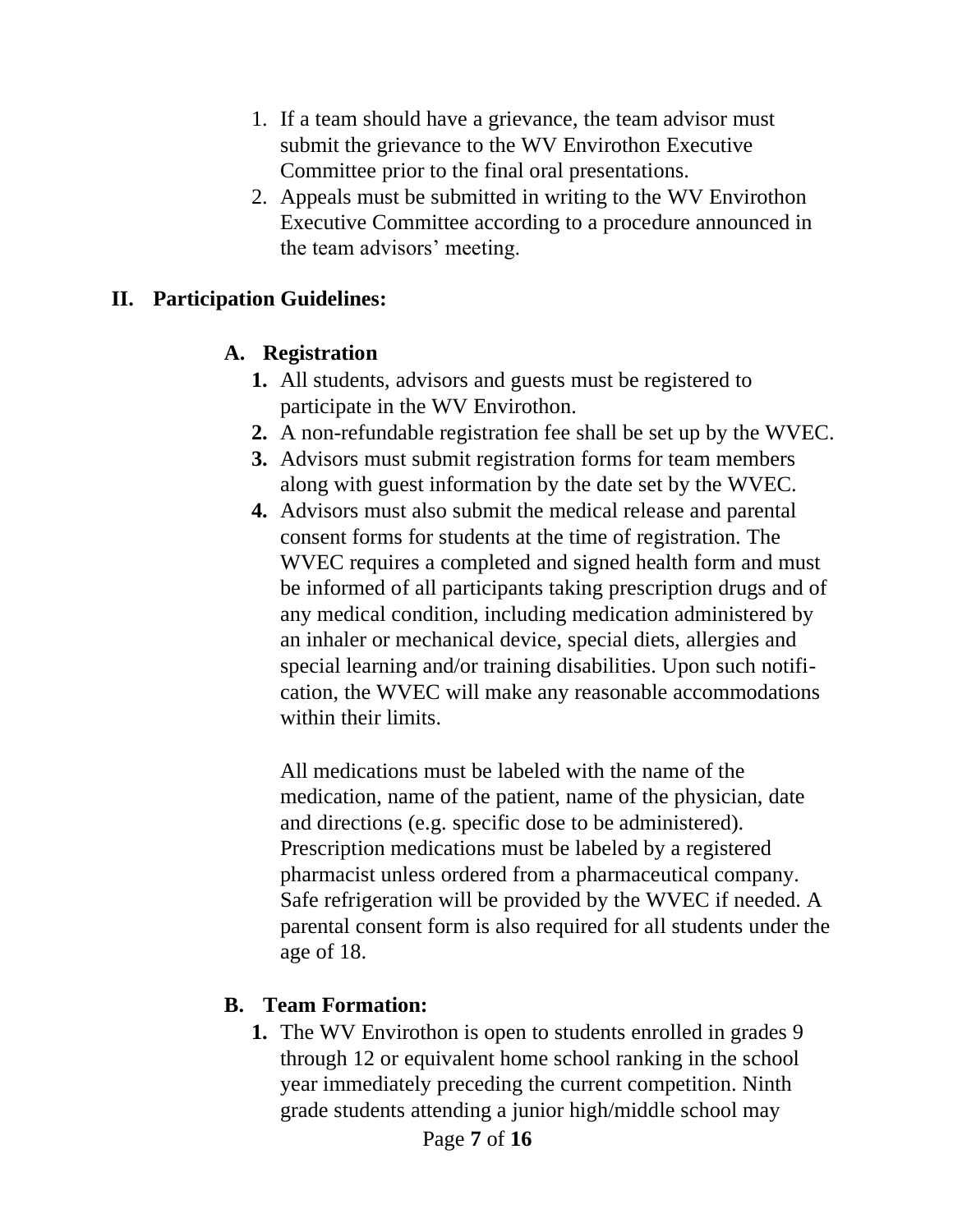participate if the junior high/middle school is a feeder to the named high school.

**2.** Each team will consist of 5 students from the same school, home schooled group, or organization.

## **C. Alternates/Substitutions:**

- **1.** Alternates may participate in the WV Envirothon competition as long as they are registered. It is an option to allow alternates from different teams to be placed on a team to compete. However, their scores will not count toward the final standing.
- **2.** Emergency substitutions can be made from the list of registered alternates.
- **3.** Substitutions/alternates can be utilized up to the day of the competition. After team registration, teams are restricted to use only alternates from the existing registered team.
- **4.** Substitute team members cannot come from any currently registered members of the other teams competing at that competition.

#### **D. Competing with fewer than 5 Members:**

**1.** In the event of an emergency or an illness that would prevent a registered 5-member team from competing in the WV Envirothon, the WV Envirothon Executive Committee may allow a team to compete with fewer than 5 members. The Envirothon Executive Committee will determine if a penalty shall be assessed to a team in the oral presentation for the absence of a complete 5 member team.

#### **E. Advisor/Chaperones:**

- **1.** Each team must be accompanied by adult team advisor(s). Each team must arrange for an adult male to chaperone male team members, and an adult female to chaperone female team members.
- **2.** Advisors/chaperones will be responsible to ensure that teams display proper conduct during the competition.
- **3.** Teams are responsible for any damages that occur during the WV Envirothon competition.
- **4.** No team members are allowed to leave the testing/competition sites without first notifying the advisors and WVEC members.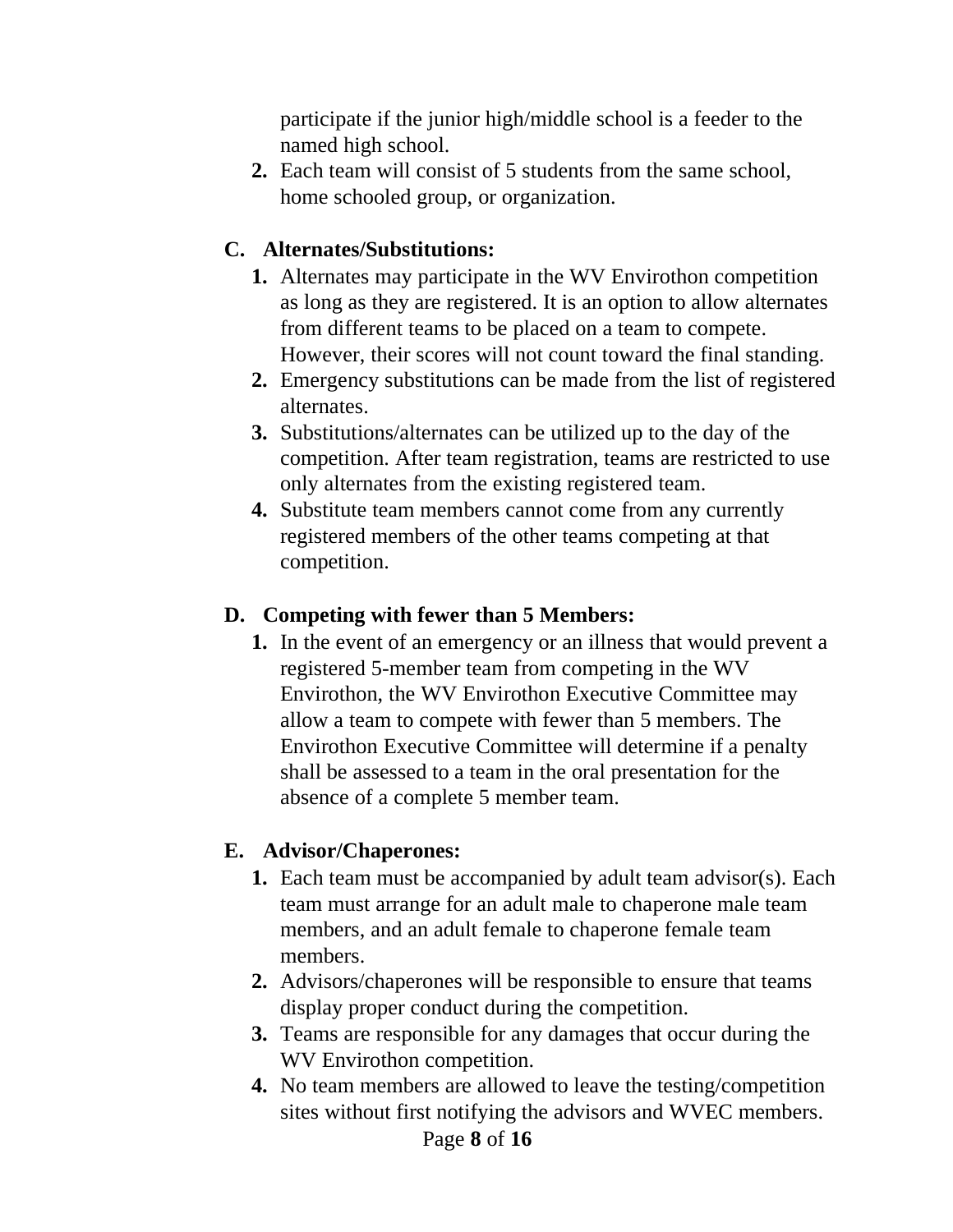- **5.** Advisors must attend the advisors' meeting.
- **6.** All team members and advisors/chaperones are expected to attend all scheduled functions.
- **7.** Advisor(s) and chaperones may accompany teams to practice sites and to the practice oral presentation.

## **F. Disciplinary Policy:**

- **1.** A student causing a disruption during the teaching or testing period will receive a warning from the station presenter or team buddy to discontinue the disruptive behavior. If the behavior continues, the presenter or buddy will have the offending student escorted to the team advisor. After discussion with the advisor, and at the discretion of the advisor, the individual may be taken back to the team to continue the competition. If the behavior continues, the individual will be disqualified immediately from the WV Envirothon. Dependent on the approval of the WV Envirothon Executive Committee, the team may continue to participate without the disruptive student.
- **2.** An advisor who is causing a disruption during the teaching period will receive a warning from the station presenter or team buddy to discontinue the disruptive behavior. If the behavior continues, the advisor will be asked to leave the teaching sites for the remainder of the day.
- **3.** Upon agreement of both a station presenter and a team buddy that a student was cheating during the competition, the student will immediately be disqualified from the team and will be escorted to the team advisor. If two or more team members are caught cheating, the team will be disqualified immediately and asked to leave the WV Envirothon. Other actions considered as cheating would be copying answers from another team and sharing test information with another team during the testing.
- **4.** Disruptive or other improper behavior by a student or advisor at venues and times other than teaching and testing periods will not be tolerated.
- **5.** The WV Envirothon Executive Committee has the authority to determine and administer disciplinary measures.

#### **G. Testing Regulations:**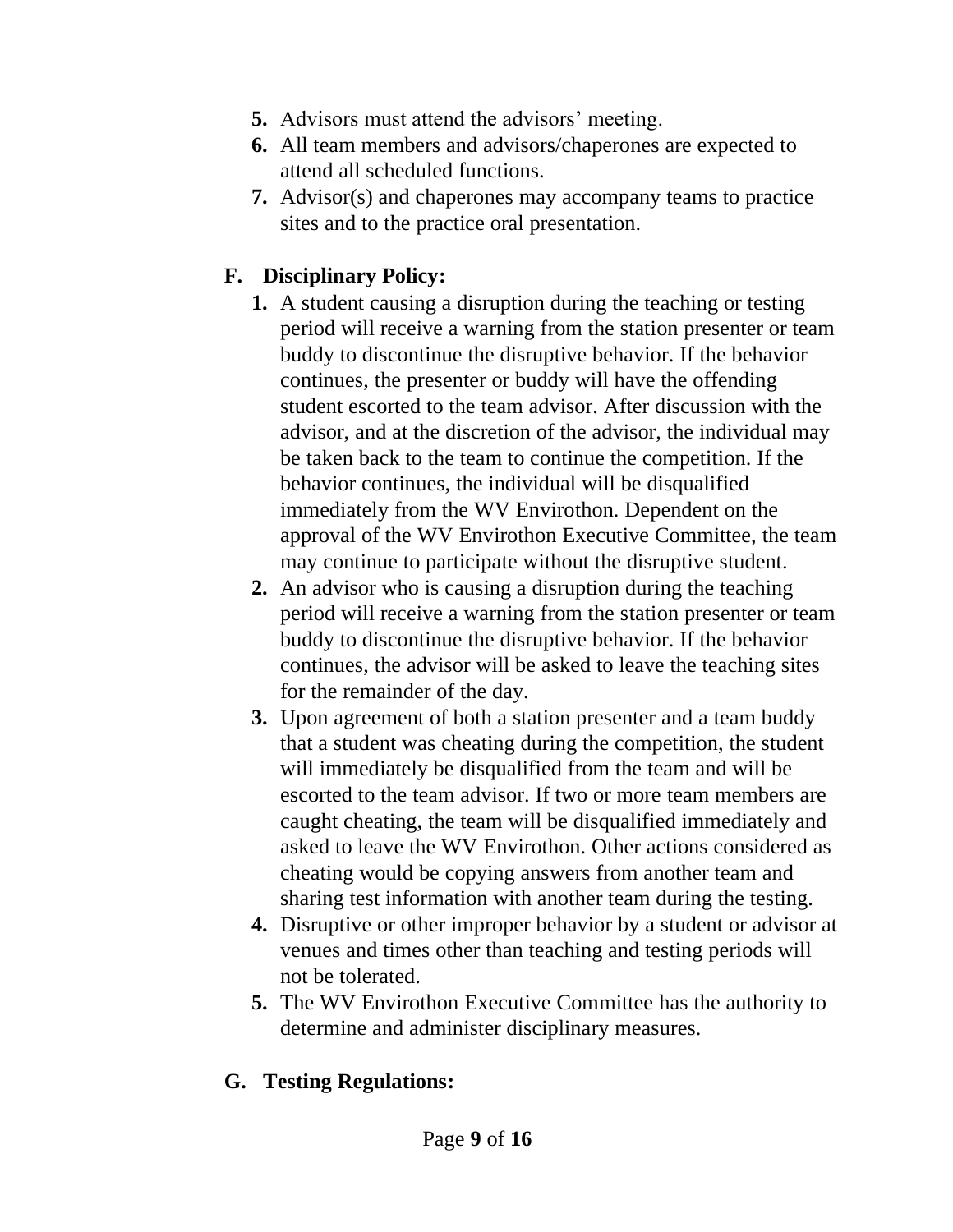- **1.** No team, team member, team advisor(s)/chaperone or resource persons associated with a team are permitted at test sites prior to the competition without written approval from the WV Envirothon Executive Committee.
- **2.** Any team, team member, team advisor(s)/chaperone or resource persons associated with a team that is discovered on, near or around the testing sites or stations prior to or during the competition may be subject to immediate disqualification. The decision of the WV Envirothon Executive Committee will be final.
- **3.** No copies of the test shall be distributed to any individual or team prior to the official testing. Strict secrecy shall be maintained on the test questions at all times.
- **4.** Each station test will be a minimum of 30 minutes and will be worth a total of 100 points.
- **5.** The testing stations will be comprehensive in nature, with the students expected to have an extensive knowledge of the subject matter.
- **6.** Team members are required to wear a WV Envirothon shirt provided by WVEC during the competition. Team members are not allowed to wear any attire during the competition that identifies affiliation with a school or representing association.
- **7.** Each team will receive one copy of the station test and are to work together as a team.
- **8.** A signal will sound to start the test, to signal 5-minute warning, and a signal at the end of each station test.
- **9.** During the testing events, the advisor(s) may not travel with their respective team(s).
- **10.**Only materials supplied by the WVEC can be utilized at the testing stations.
- **11.**No electronic, battery powered or solar powered equipment *(including cell phones, smart watches, and other smart devices)*  may be used by team members during the instructional periods, field testing, or oral presentations unless such equipment is provided by the WVEC for use during the competition, and/or approved by the WV Envirothon Executive Committee (for example to compensate for a disability) prior to the start of the station testing competition.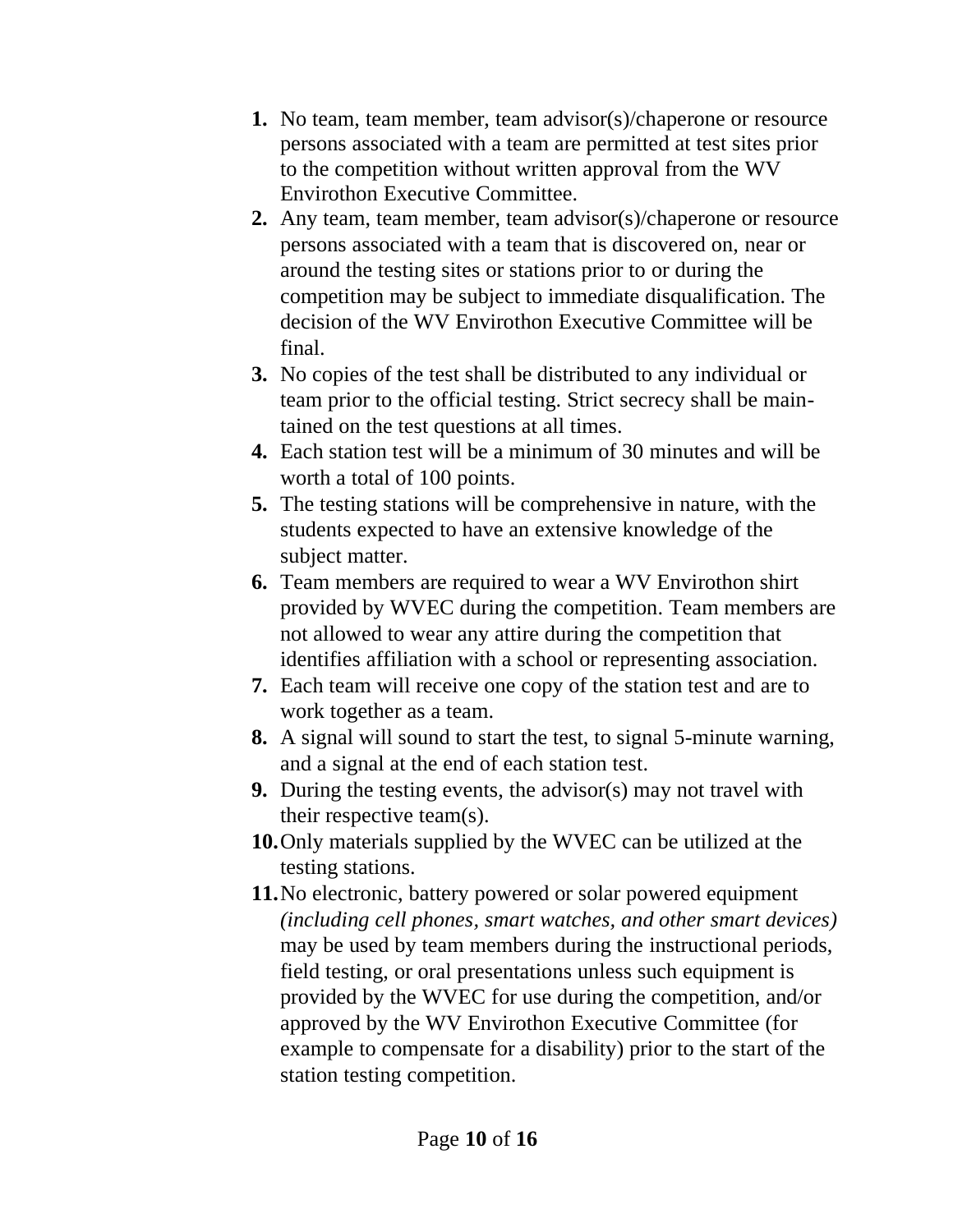- **12.**The use of all other materials during the station testing and problem-solving oral presentation will be prohibited.
- **13.**The West Virginia Envirothon is not responsible for lost, stolen, or damaged electronic equipment/devices, nor the replacement cost of student and/or advisor/chaperone electronic devices brought to the competition.

#### **H. Oral Presentations:**

- **1.** The length of time for oral presentations of the current environmental topic will be specified with the fifth topic scenario.
- **2.** All 5 team members must parti**c**ipate orally in the presentation. However, no penalty shall be assessed to a team in the event of a certifiable injury or illness to a team member.
- **3.** During oral presentations, all team members must wear the WV Envirothon shirt that is provided by the WVEC. No school, club, or group ID, either written or verbal, is permitted. Five points will be deducted from oral presentation score for any one of the following: any items of clothing with ID, any mention of school in introduction, or if name of school is in the presentation.
- **4.** Visual aids must be prepared by team members before the competition and will be collected at registration. Visual aids will be specified with the fifth topic scenario. No additional props will be permitted. Five points will be deducted for violations.

Teams will use PowerPoint slides. A maximum of 10 slides may be used. No videos, sound or hyperlinks will be allowed. Slides may use the animation features that are available with the PowerPoint software. Teams will turn in their flash drive and notecards when they register. The flash drive will be given to the team at the time scheduled for their 15-minute practice session. To receive full credit, presentations must be between 5 minutes and 7 minutes. Points will be deducted according to the score sheet if they take less time. Teams will be stopped at 7 minutes. This will allow time for a three-minute Question and Answer session with the judges.

**5.** 3 X 5-inch notecards can be used to read from; cannot be used as visual aid.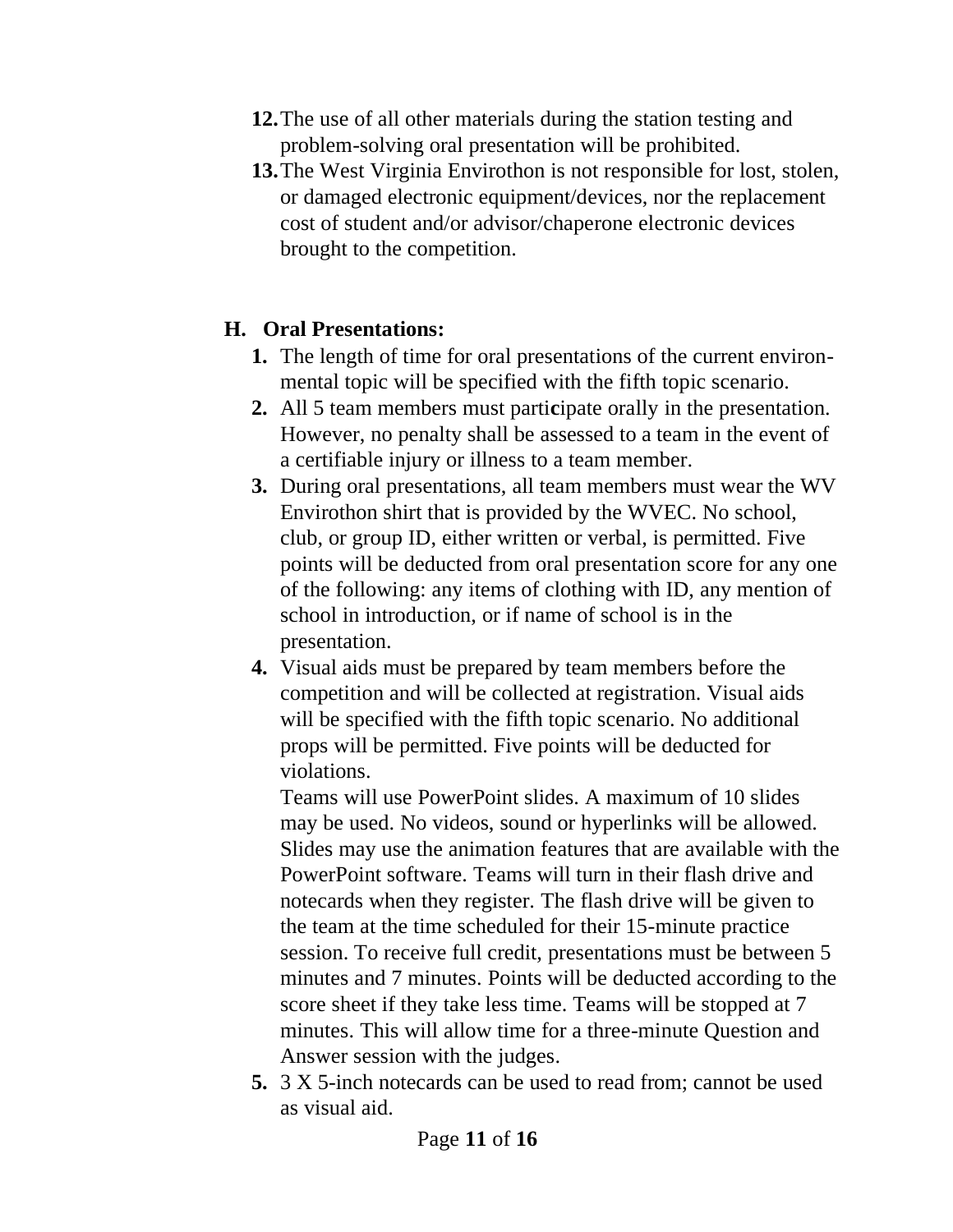- **6.** Windows operating system will be used for all presentations utilizing Microsoft Office PowerPoint.
- **7.** Absolutely no props. Pointer will be provided.
- **8.** Five (5) points will be deducted for any infractions of these rules.

## **III. Housing & Meals**

- **A. Requirement:** Team members and advisors/chaperones are required to use the lodging and meal service provided by WVEC based on availability for lodging unless prior approval is granted by WV Envirothon Executive Committee.
- **B. Housing:** Team members and advisors/chaperones will be housed together, or in close proximity, depending on the lodging site.
- **C. Costs:** Costs for meals and lodging during the state competition will be the responsibility of each participating school or organization**.**
- **D. Responsibility:** Lodging, meals, transportation, and liability for team members en route to and from the state competition will be the responsibility of each participating school or organization.

## **IV. Awards/Scholarships**

- **A. Scholarship Amounts:** The WVEC will determine the scholarship amounts based on availability of funds.
- **B. Scholarship Application:** Winning teams will be provided scholarship applications at the conclusion of the closing ceremonies of the WV Envirothon competition. Students must submit the completed scholarship application to the WV Envirothon treasurer at the end of the competition.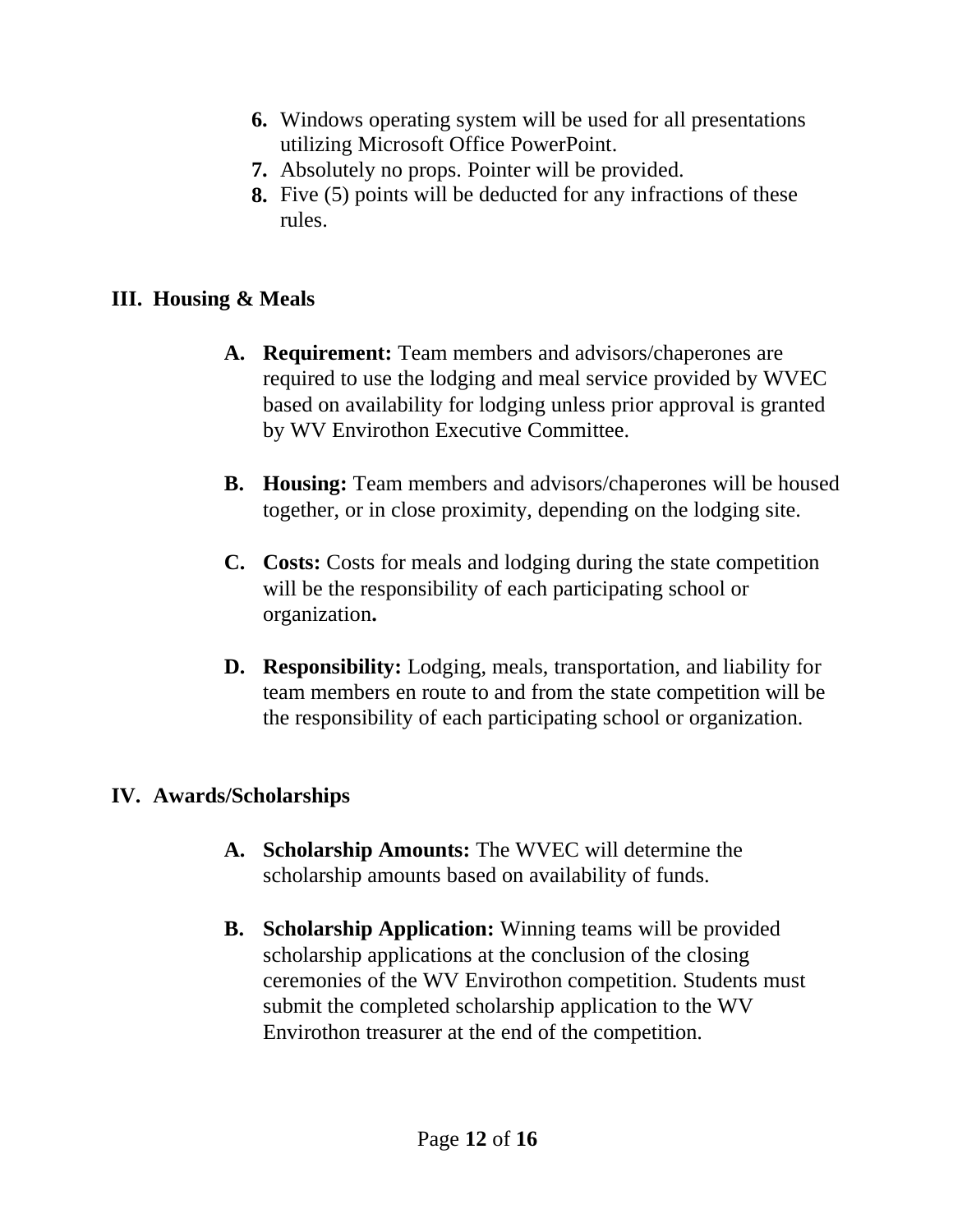**C. Scholarship Payment:** Recipients will submit proof of enrollment to any university, college or technical school with payment request to the WV Envirothon Treasurer.

## **D. Scholarship Time Limit/Forfeiture:**

- **1.** Scholarships must be claimed within 2 years of high school graduation. Scholarships not claimed within 2 years of high school graduation will be forfeited to the WVEC.
- **2.** Students may request a 4-year military deferment in writing to the WVEC.
- **E. Other Awards:** Other awards and recognition may include but are not limited to shirts and certificates for all participants, plaques for the top 5 teams, and certificate/plaque to the highest scoring FFA team. A rookie team award will be awarded to the highest scoring first year competing team in the amount of \$600 for the team, broken down to \$100 per member and \$100 to the coach along with a certificate and plaque.

# **F. Station Awards:**

- **1.** All teams are eligible.
- **2.** Station Awards will be presented as follows:

a. For the purpose of stimulating conservation and environmental education, students will be awarded \$250 per team for the highest team score at each station. The stations include Forestry, Aquatics, Soils, Wildlife and current 5th topic.

b.For the purpose of stimulating conservation and environmental education within the classroom, \$250 will be awarded to the station winner's Advisor/Teacher. The stations include Forestry, Aquatics, Soils, Wildlife, and current 5th topic.

**3.** Awards will be presented to the top scoring team in each subject category: Forestry, Aquatics, Soils, Wildlife, and current  $5<sup>th</sup>$  topic.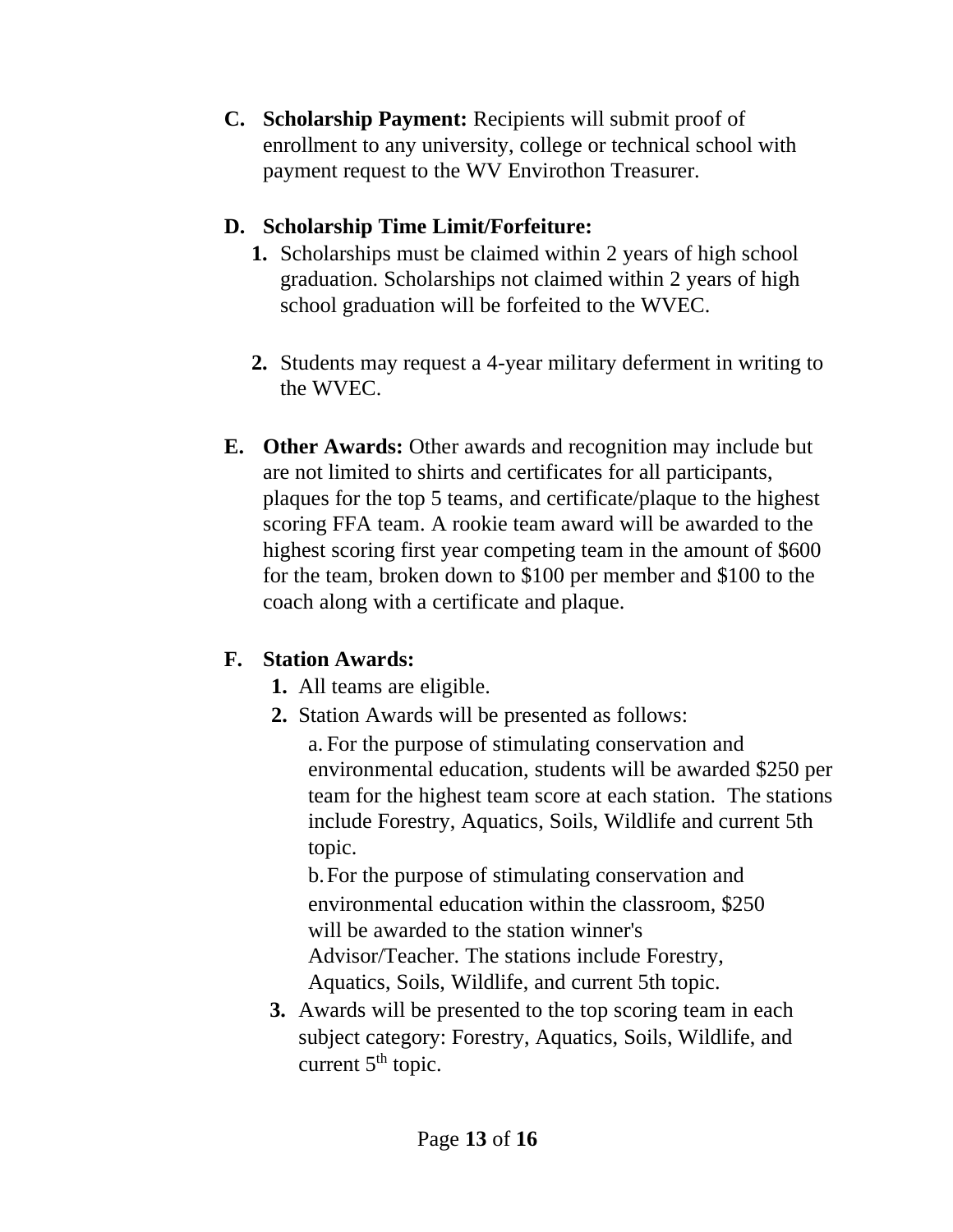**4.** Ties will be settled by a tie breaker question or questions presented at each testing site: Forestry, Aquatics, Soils, Wildlife, and current 5th topic.

## **G.** \$**500 Attendance Award**

- **1.** The top five placing teams, station award teams and rookie team are NOT eligible for the attendance award.
- **2.** All members of each team must be present at the final presentation to be eligible.
- **3.** The drawing will be held prior to the announcement of the 1st place team.
- **4.** The purpose of this award is to encourage teams to stay until the closure of the competition.

## **V. NCF-Envirothon**

- A. **First Place Team:** The first-place, winning, WV Envirothon team will be eligible to attend the NCF-Envirothon competition to represent West Virginia.
- B. **Notification:** The winning team must notify the WVEC of its intentions to attend the NCF-Envirothon within two weeks (14 days) after the conclusion of the state competition.
- C. **Invitation:** If the winning team at the state competition declines the invitation to the NCF-Envirothon, or if their decision is not received within two weeks (14 days) in writing, the invitation to the NCF-Envirothon may be extended to the next highest scoring team. This process will continue until a team accepts the invitation.
- D. **Team Registration:** The WVEC will pay the NCF-Envirothon registration fees for the 5–member team and up to 2 advisors (one male and one female advisor/chaperone if the team consists of both genders.
- E. **Team Budget:** An estimated team budget will need to be prepared by the WV Envirothon team and presented to the WVEC for approval, explaining transportation costs, mileage, meals, lodging, passport etc**.** in advance of the NCF-Envirothon.
- F. **Team Expenses:** The WVEC will cover team expenses associated with the NCF-Envirothon for the 5-member team and the 2 advisors/chaperones. At the conclusion of travel, a detailed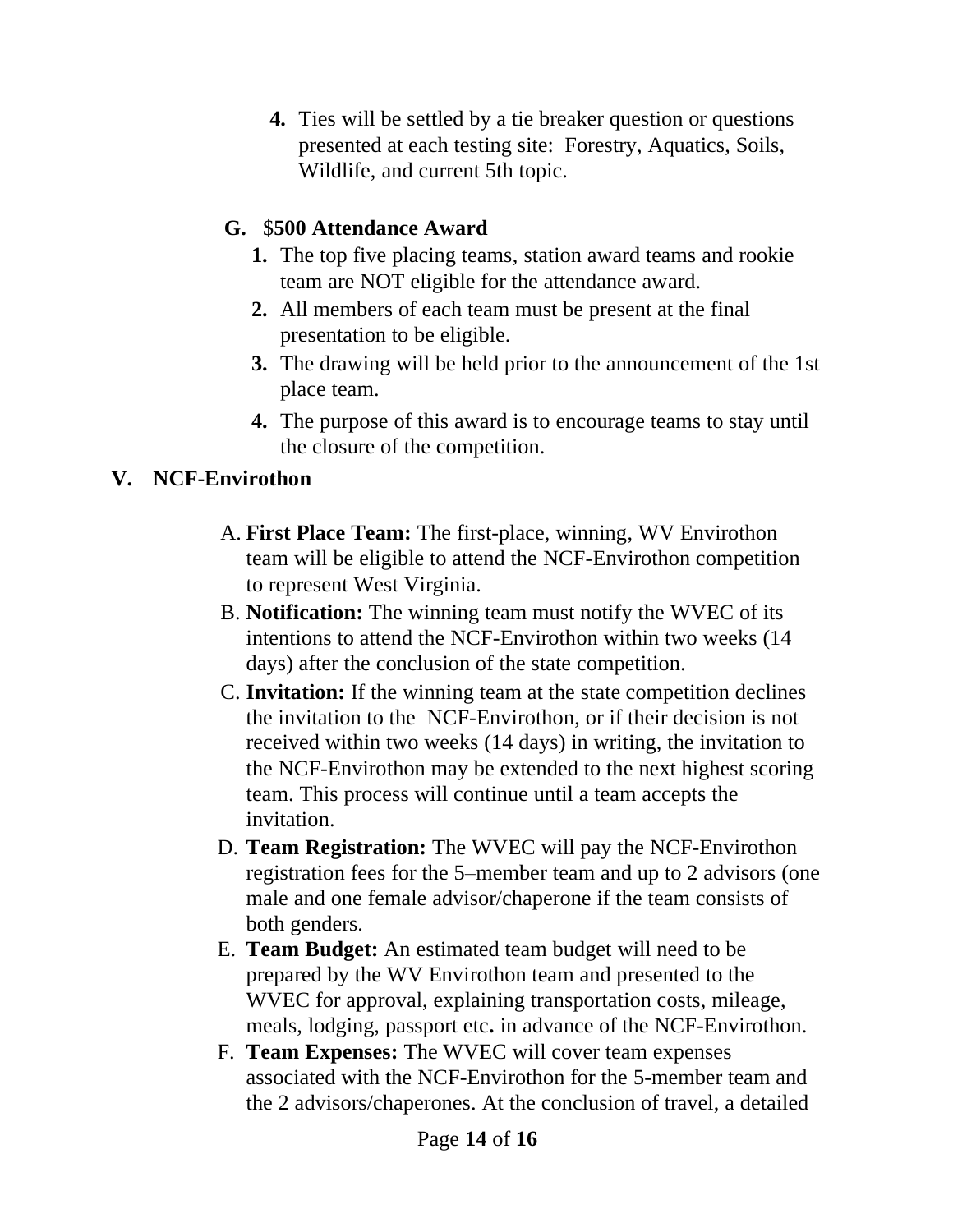list of receipts will be provided to the WVEC for final reimbursement.

- G. **Team Advancement:** The WV Envirothon team may request up to a 75% advance of approved budget.
- H. **Team Trading Items:** The WVEC may provide shirts for the trading session at the NCF-Envirothon. If additional trading items are required, they must be associated with West Virginia and be approved by the WVEC before the team leaves for the NCF-Envirothon.
- I. **Team Passports:** In the event that the NCF-Envirothon is held in a country other than the United States, team passports (for 5 students and 2 advisors) will need to be obtained.

# **VI.** Miscellaneous

- A. **Changes**: The WV Envirothon Policy & Procedure Manual is subject to change pending approval by a majority vote of the WVEC. Changes will be provided in advance to all teams and advisors.
- B. **Animals:** No animals other than service animals on which an individual is dependent will be allowed at the WV Envirothon competition testing sites.
- C. **Drugs:** Tobacco, vaping, and all alcohol products are prohibited during the entire competition.
- D. **Non-prescription/prescription medication:** No medication is to be taken by the student without being dispensed or being approved by the advisor/teacher or nurse as instructed by the medical form at the event.
- E. **Discrimination:** Discrimination and/or sexual harassment will not be tolerated in any form. The offender will be disqualified and asked to leave the competition.
- F. **Photography:** No photographs or video recording shall be allowed at teaching and test sites except with prior approval by the WV Envirothon Executive Committee.
- G. **Evaluation:**